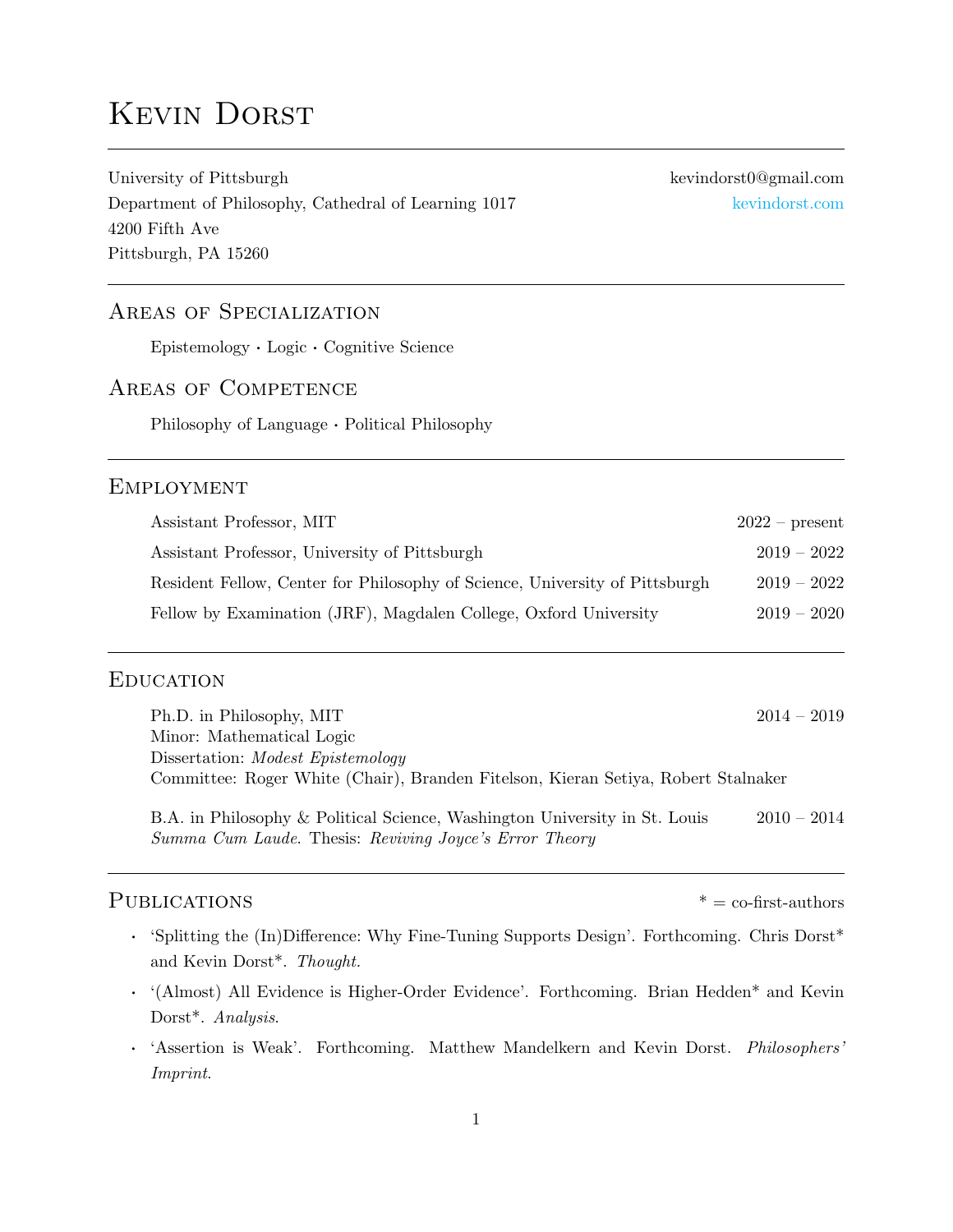- · 'Good Guesses'. Forthcoming. Kevin Dorst\* and Matthew Mandelkern\*. Philosophy and Phenomenological Research.
- · 'Be modest: You're living on the edge'. Forthcoming. Analysis.
- · 'Deference Done Better'. 2021. Kevin Dorst\*, Benjamin A. Levinstein\*, Bernhard Salow\*, Brooke Husic, and Branden Fitelson. Philosophical Perspectives 35 (1): 99-150.
- · 'Evidence: A Guide for the Uncertain'. 2020. Philosophy and Phenomenological Research. 100 (3): 586–632.
- · 'Abominable KK Failures'. 2019. Mind 128 (512): 1227–1259.
- · 'Higher-Order Uncertainty'. 2019. In M. Skipper and A. Steglich-Petersen (eds.), Higher-Order Evidence: New Essays, Oxford University Press, 35–61.
- · 'Lockeans Maximize Expected Accuracy'. 2019. Mind 128 (509): 175–211.
- · 'Can the Knowledge Norm Co-Opt the Opt-Out?' 2014. Thought 3 (4): 273–282.

#### PUBLIC WRITING

- · [Stranger Apologies](https://www.kevindorst.com/stranger_apologies/plea_for_political_empathy) blog, including the series [Reasonably Polarized: Why politics is more](https://www.kevindorst.com/stranger_apologies/rp) [rational than you think](https://www.kevindorst.com/stranger_apologies/rp).
- 'How America Polarized'. Arc Digital. February 3, 2021.
- The Other Side is More Rational Than You Think'. Arc Digital. September 25, 2020.
- · 'The Rational Question'. The Oxonian Review. March 14, 2020.
- · 'Why Rational People Polarize'. Phenomenal World. January 24, 2019

#### Reviews and Handbook Articles

- · 'Higher-Order Evidence'. Forthcoming in Maria Lasonen-Aarnio and Clayton Littlejohn (eds.), The Routledge Handbook for the Philosophy of Evidence, Routledge.
- · Review of Epistemic Consequentialism by Kristoffer Ahlstrom-Vij and Jeffrey Dunn (eds.). 2020. Philosophical Review 129 (3): 484–489.

Erdos number: 4. (Dorst  $\rightarrow$  Husic  $\rightarrow$  Wales  $\rightarrow$  Salamon  $\rightarrow$  Erdos.)

# Refereed/Invited Presentations

### Breaking Bayes

- · MIT, January 2022
- · Texas Tech University, February 2022.
- · NYU, February 2022

#### Ambiguity and Uncertainty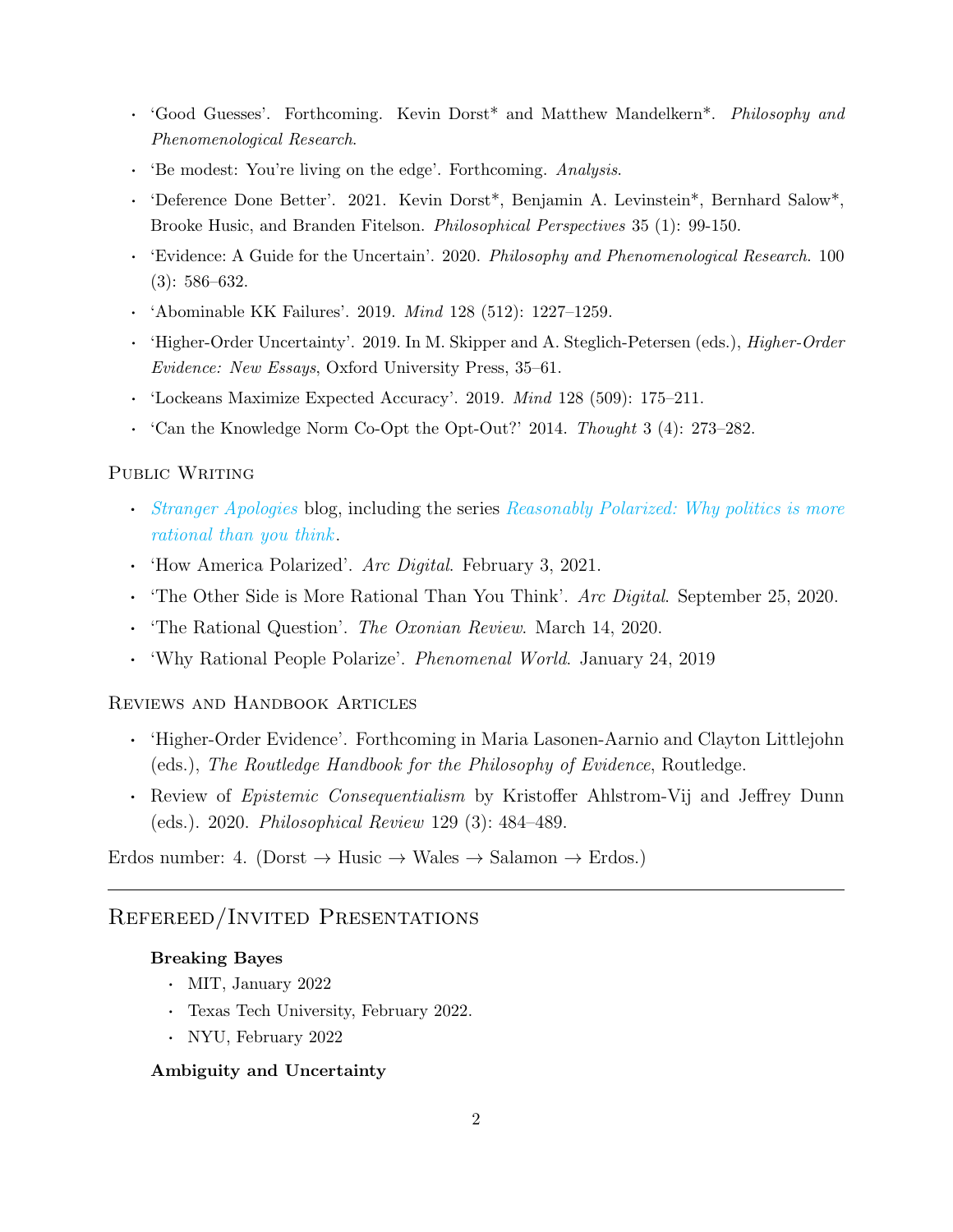- · LSE Choice group, November 2021.
- · Northeastern Epistemology Workshop, November 2021.

#### Fine-Tuning Divine Indifference (with Chris Dorst)

· Pacific APA, Vancouver, April 2021.

#### Guessing and Overconfidence (with Matthew Mandelkern)

· Epistemology Reading Group (ERG), MIT, September 2021.

#### Rational Polarization

- · LanCog Group at the University of Lisbon, March 2021.
- · Center for Philosophy of Science at the University of Pittsburgh, March 2021.
- · University of Missouri, February 2021.
- · University of Oxford Jowett Society, November 2019.
- · Pacific APA, Vancouver, April 2019.
- · National University of Singapore, February 2019.
- · University of Pittsburgh, February 2019.
- · Indiana University, January 2019.
- · Prindle Institute for Ethics at Depauw University, June 2018.

#### Good Guesses (with Matthew Mandelkern)

- · Society for Philosophy and Psychology. Online. July 2021.
- · Sinn und Bedeutung. University College London. September 2020.
- · University of London Formal Philosophy Group. June 2020.

#### Being Rational and Being Wrong (Formerly: "Overconfidence in Overconfidence")

- · Fordham Epistemology and Ethics Workshop, Fordham University, September 2020.
- · Formal Epistemology Workshop, University of California at Irvine, May 2020.
- · Pacific APA (Symposium), San Francisco, April 2020. [Canceled due to Covid-19]
- · LSE Choice Group. London, February 2020.
- · University of Bristol, December 2019.
- · Legal Epistemology Workshop, University of Sydney, August 2019.

#### The Gambler's Fallacy is Not a Fallacy

· Bochum Epistemology Seminar. Ruhr-University Bochum, June 2020.

#### Pandemic Polarization is Reasonable

· Social (Distance) Epistemology. Northwestern University, April 2020.

#### Evidence of Evidence: A Higher-Order Approach (Branden Fitelson & Brooke Husic)

- · Foundations of Probability Seminar, Rutgers, May 2019.
- · Ranch Metaphysics Workshop, Tucson, February 2019.
- · The Significance of Higher-Order Evidence, University of Cologne, September 2018.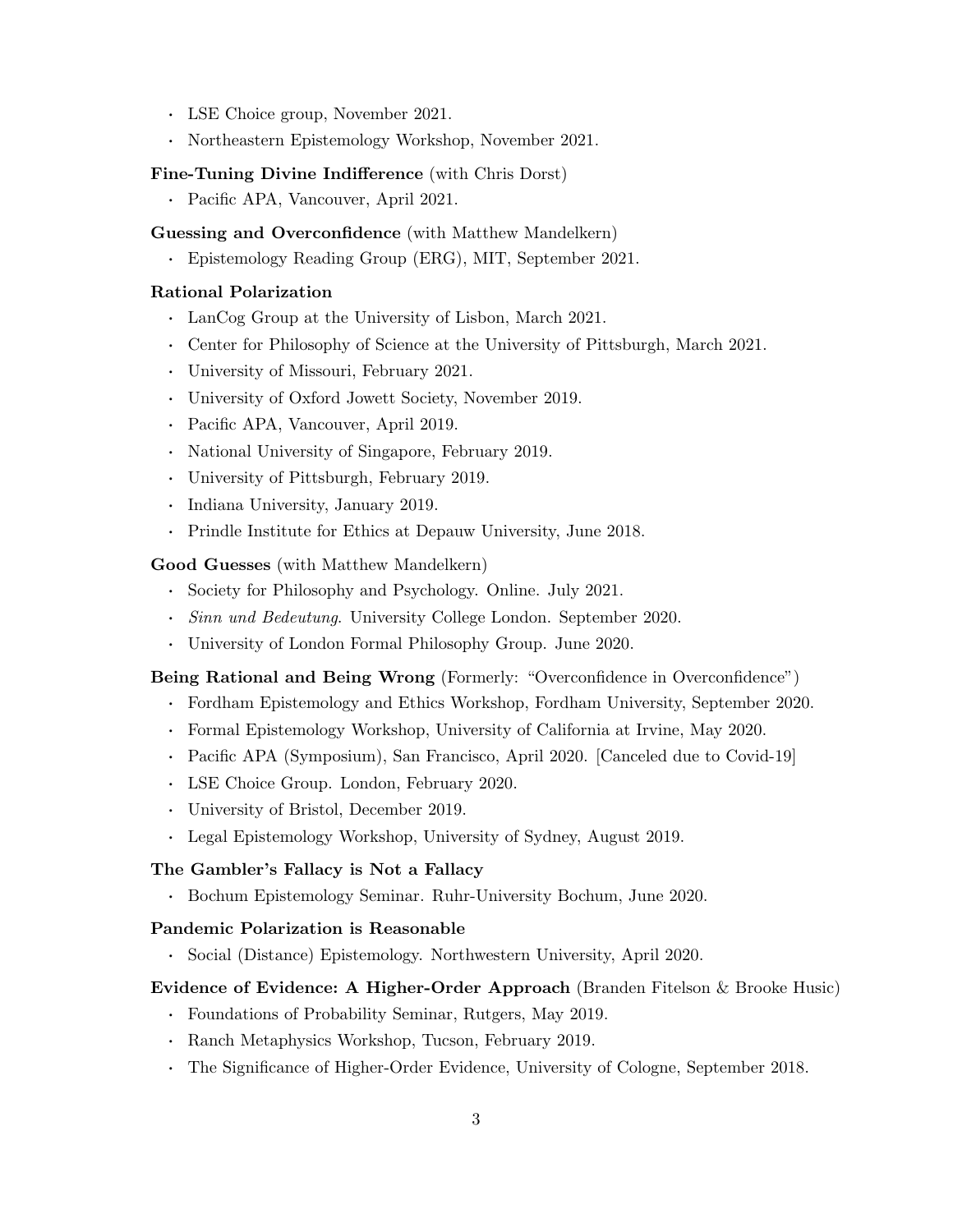· Colloquium on Reasoning in a Social Context, University of Amsterdam, June 2018.

#### Abominable KK Failures

- · Central APA, Chicago, February 2018.
- · The Northern New England Philosophical Association, Stonehill College, November 2017.

#### Two Cheers for Akrasia

· Eastern APA (Symposium), Savannah, January 2018.

#### Evidence: A Guide for the Uncertain

- · Formal Epistemology Workshop, University of Washington, May 2017.
- · The St. Louis Area Conference on Reasons and Rationality, St. Louis, May 2017.
- · The Society for Exact Philosophy, University of Calgary, May 2017.
- · Pacific APA (Symposium), Seattle, April 2017.
- · Northern New England Philosophical Association, Keene State University, October 2016.

#### Trustworthy E=K Implies KK

· Mark Shapiro Graduate Conference, Brown University, November 2016.

#### Paradoxes of Higher-Order Evidence

- · Central APA (Symposium), Chicago, March 2016.
- · Decisions, Games, and Logic, London, June 2015.
- · NYU-Columbia Graduate Conference, NYU, March 2015.

#### A Contextualist Solution to Miner Disagreements

· Eastern APA, Washington DC, January 2016. (Marc Sanders Graduate Student Award.)

#### Lockeans Maximize Expected Accuracy

- · Epistemic Consequentialism: Problems and Prospects, University of Kent, June 2015.
- · Central APA, February 2015.

#### Graded Epistemic Logic and a Barrier to Entailment

· The Philosophers' Cocoon Philosophy Conference, University of Tampa, July 2014.

#### **COMMENTS**

- · Sven Neth. 'Rational Aversion to Information'. Pacific APA, Vancouver, April 2022.
- · Fabienne Peter. 'Political Deference'. Eastern APA, Baltimore, January 2022.
- · Mason Westfall. 'Polarization is Epistemically Innocuous.' This But Unironically. Online. July 2021.
- · James O. Weatherall. 'Why do Groups Polarize over Matters of Fact? What Models Can and Cannot Tell Us'. Yale Understanding the Nature of Inference Project, May 2021.
- · David Thorstad, 'Norms of Inquiry,' Harvard Workshop on Bounded Rationality, Boston, October 2019.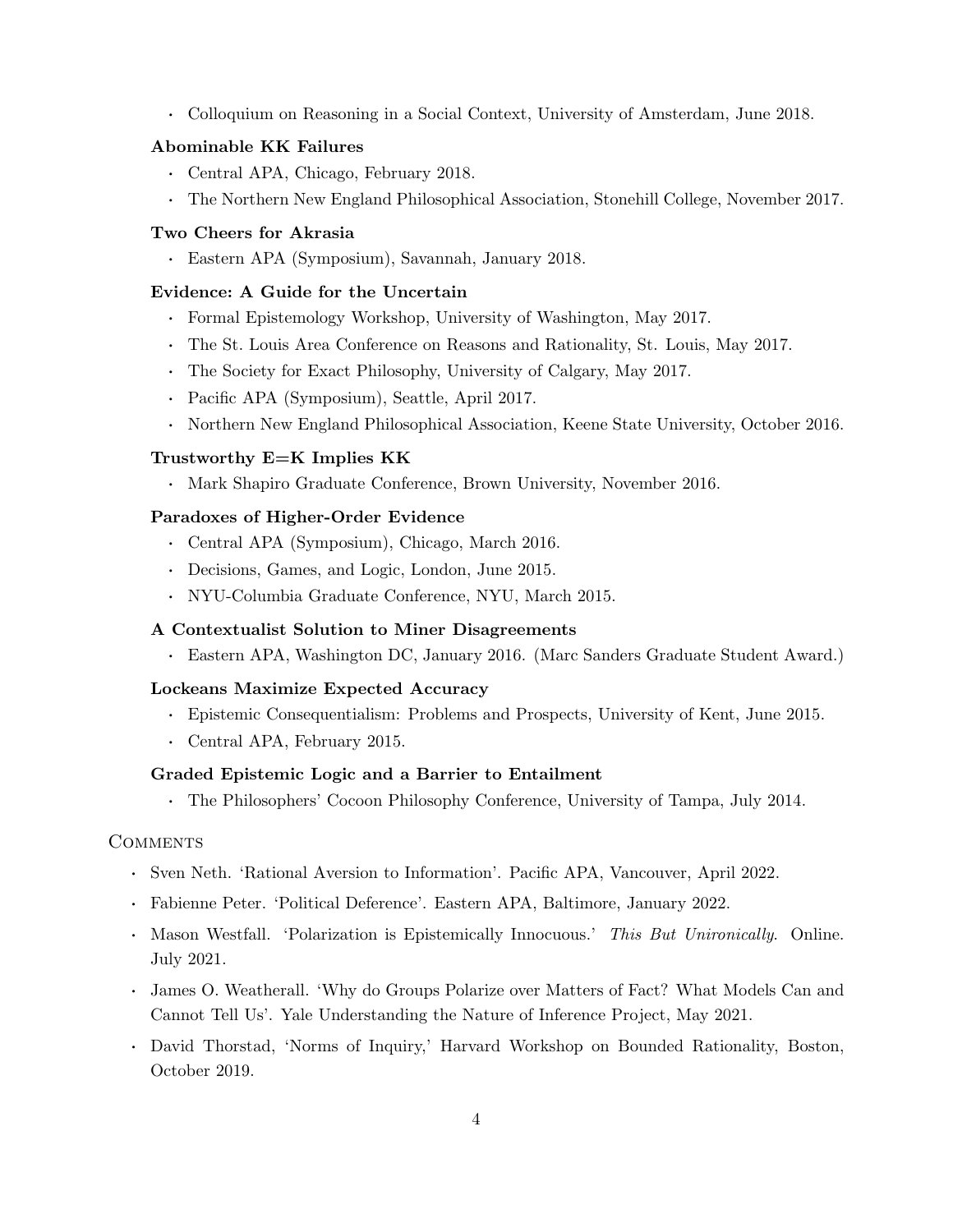- · Nevin Climenhaga, 'The Structure of Epistemic Probabilities', Eastern APA, Baltimore, January 2017.
- · Sophie Horowitz, 'Epistemic Value and the "Jamesian Goals" ', St. Louis Area Conference on Reasons and Rationality, St. Lous, May 2015.
- · Ray Briggs, 'An Accuracy-Dominance Argument for Conditionalization', MITing of the Minds, Cambridge MA, January 2015.
- · Bob Beddor, 'An Attitudinal Semantics for Moral and Epistemic Evaluations', Philosophers' Cocoon Philosophy Conference, Tampa, July 2014.

# **TEACHING**

- INSTRUCTOR  $'G' = \text{graduate}; 'U' = \text{undergraduate}$ 
	- · Theories of Knowledge and Reality (U). Spring 2022
	- · Rationality (U). Spring 2022
	- · The Epistemology of Bias (G). Fall 2021.
	- · Rationality (G). Spring 2021.
	- · Theory of Knowledge (U). Fall 2021; Spring 2021.

# **AWARDS**

- · University of Pittsburgh Summer Term Research Stipend, 2022. (Declined.)
- · MIT Graduate Student Council travel grants, 2017, 2018.
- · Marc Sanders Graduate Student Award for 'A Contextualist Solution to Miner Disagreements'.
- · Graduate Student Scholarship to attend NASSLLI 2016.

#### **SERVICE**

- · Member of the Pitt Diversity Committee, Summer 2021–present.
- · Co-organizer of the Pittsburgh Formal Epistemology Workshop (PFEW), Spring 2021 present.
- · Co-organizer of Oxford Philosophy of Probability Reading Group, Spring 2020 Fall 2020.
- · Tutor for Philosophy in an Inclusive Key Summer Institute (PIKSI) Logic at Northeastern University, Summer 2018.
- MIT Conference Czar,  $2018 2019$ .
- · Co-organizer of the MIT Graduate Workshop, 2016 2018.
- · Co-organizer of the MIT Epistemology Reading Group, 2015 2017